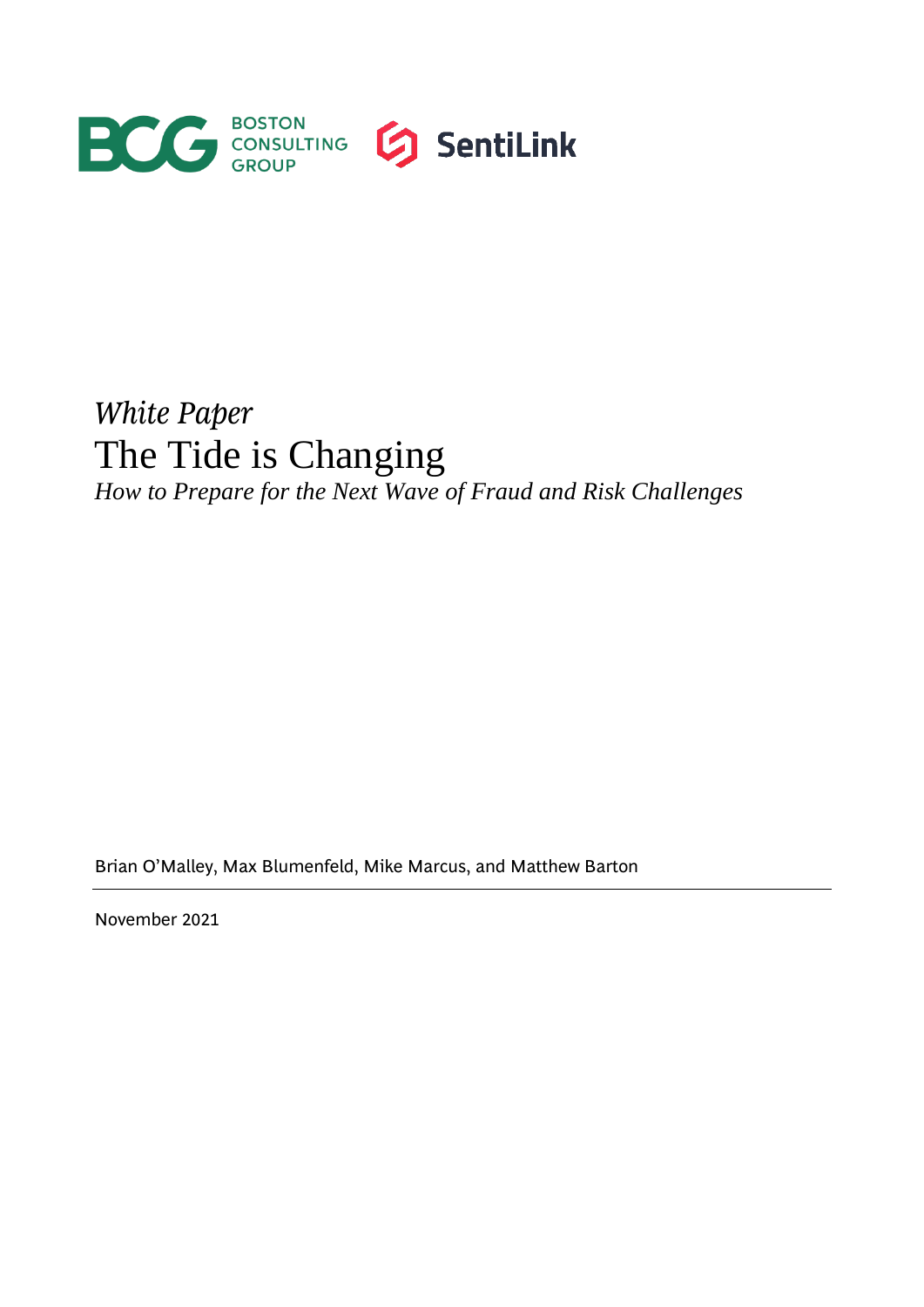he last 18 months have been surprisingly positive in the credit, fraud, and collections world, with loan volumes and charge-offs at all-time lows. However, there has also been an unprecedented level of fraud during this time. One particular target was the US government, with an estimated over \$85 billion stolen from Unemployment Insurance benefits alone. Those managing risk at financial institutions must prepare for a changing tide as stimulus benefits wane, eviction moratoriums expire, and it becomes harder to collect on unpaid debts—all happening in an accelerating digital environment with new consumer behaviors and expectations. T

These changes impact the entire loan issuance lifecycle, from onboarding and identity verification to credit underwriting and collections. With new tactics and types of fraud emerging, traditional tools may be insufficient to solve the same problems as before.

## **To help financial institutions prepare, here are four recommended action steps**

to shore up risk vulnerabilities, create efficiencies, and fuel growth in anticipation of this new wave of change.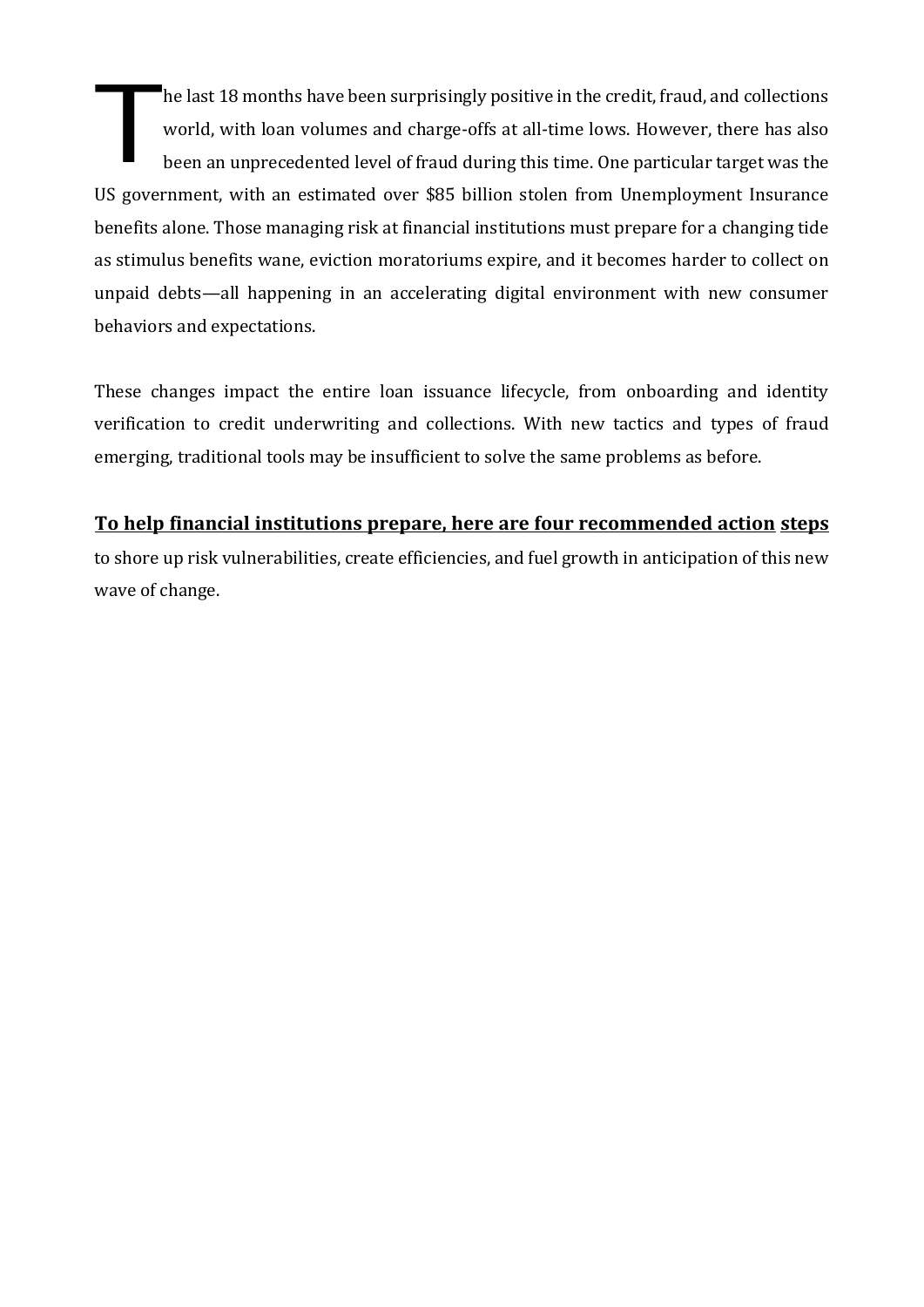**1. Screen for synthetic identity fraud at account opening.** While the typical ID theft case doesn't make a single payment once approved for a loan, synthetic identities may perform for a while, but the probability of default for a credit card issued to a synthetic identity is three times higher than one issued to a non-synthetic identity according to SentiLink, a leading provider of identity verification solutions.



Without a solution to flag synthetic fraud at onboarding, losses from this type of fraud are miscategorized as credit losses. This unnecessarily increases loan loss reserves, and collections teams end up wasting effort trying to collect on "fake" consumers.

**Benefits:** Lower charge-offs materially. The rate of synthetic fraud varies by financial institution and vertical from 10 to 200 basis points (bps) of apps, with an average of 40 bps according to SentiLink. If synthetic identities go undetected at onboarding, synthetic fraud can represent 5% or more of your charge-offs. Lowering charge-offs translates into lower loan loss provisioning, which can improve overall profitability.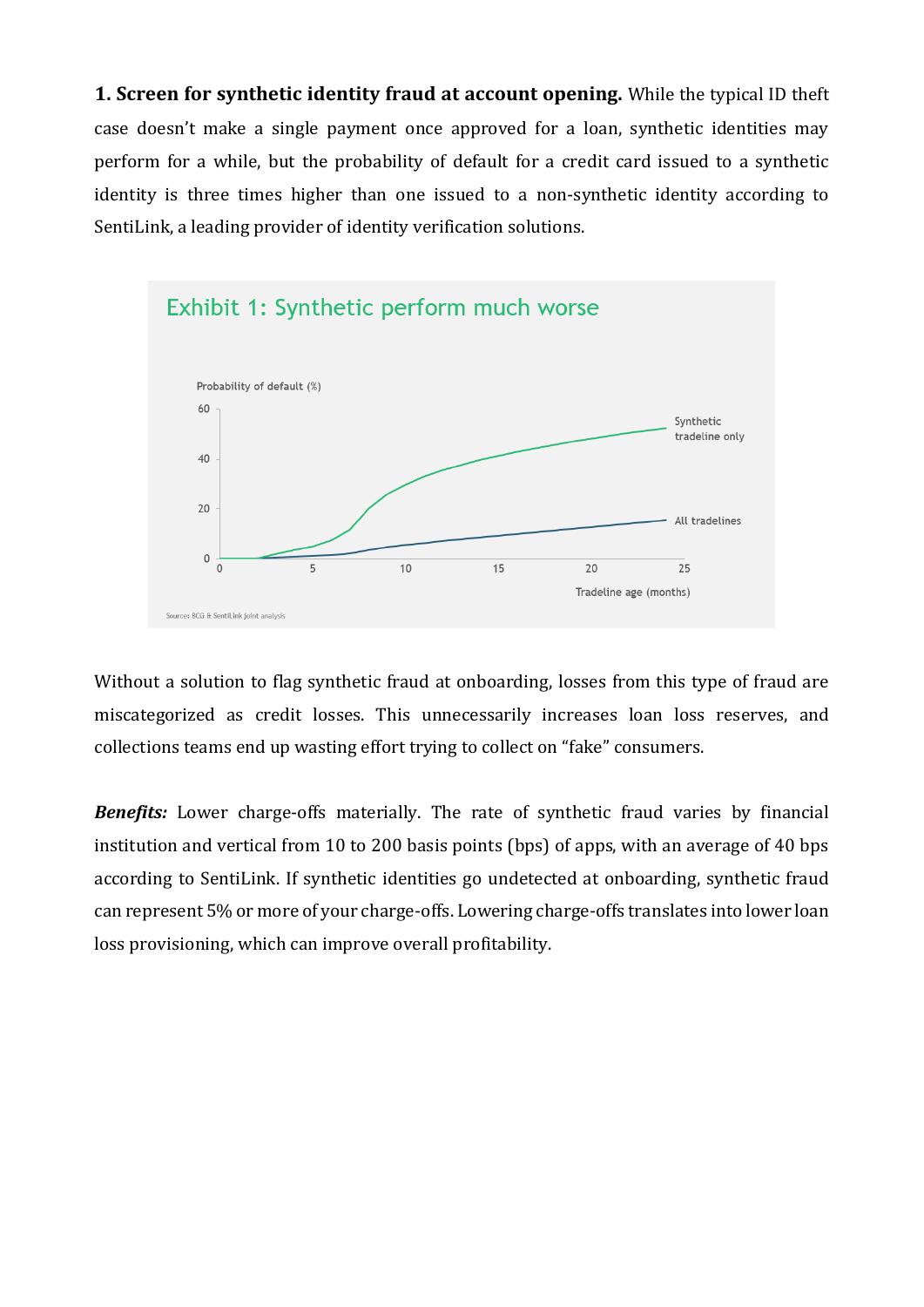

**2. Incorporate a tradeline-level approach to credit underwriting.** While everyone depends on credit bureau data to make risk decisions, the data contains some meaningful anomalies. Fewer credit card issuers report payment information. New credit products like buy now pay later (BNPL) are categorized with installment lenders. New credit-boost products are designed to furnish a wide range of consumer behavior outside of traditional credit repayment. As a result of these changes, legacy underwriting models are less able to accurately assess consumers. Adjusting your credit model to reflect these credit-reporting anomalies can create significant lift.

- Credit card payment rates are a key attribute for predicting a consumer's risk, but there has been a steep decline in the number of credit-card issuers who report to the credit bureaus whether consumers pay in full or only pay a portion of their balance. In 2013, [88% of credit](https://files.consumerfinance.gov/f/documents/cfpb_quarterly-consumer-credit-trends_report_2020-11.pdf) card tradelines included payment information, but in 2020 it was only 40%. A similar decline was found on retail revolving accounts. In 2015, 95% of retail revolving tradelines contained payment data, but declined to 71% in 2020. Since credit cards and retail revolving accounts are the two largest categories of tradelines, this reduction in payment reporting will significantly impact any underwriting models that were designed to incorporate payment information.
- BNPL products are becoming increasingly popular with consumers but aren't categorized independently by the credit bureaus. For BNPL players who furnish to the bureaus, their information is categorized under the same account type as installment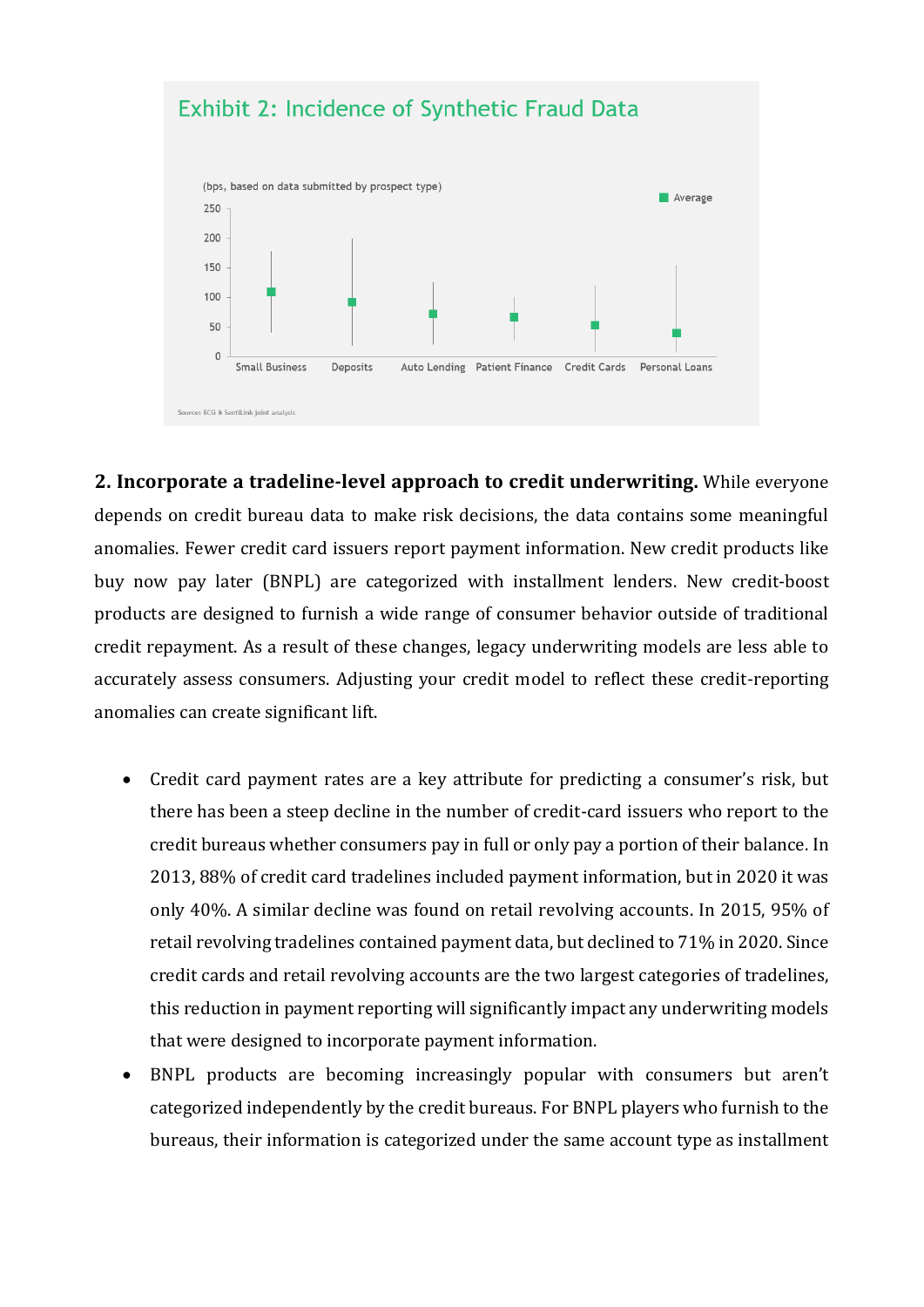loans. However, BNPL tradelines are quite different from other loan products and should be treated differently in credit models.

• The industry has seen a surge of credit building and credit boosting products whose account types may not properly reflect the underlying risks associated with consumers who have these tradelines present. Analyzing loss rates associated with specific tradeline furnishers will enable you to adjust your models to correctly account for credit boost products, as well as other furnishers associated with disproportionate losses.

**Benefits:** Reduce losses due to mispricing. Issuing credit without considering tradeline history can lead to costly mispricing as these anomalies are not likely reflected in a consumer's credit score or in any measure that reflects their ability to repay.

## **3. Segment the tools and processes used for identity verification into distinct**

**"swim lanes"** to create greater efficiency and "friction-right" customer experiences. Banks need to create more flexibility in automation flows depending on certain factors in the application and splitting them into different risk buckets. While the bulk of applicants should experience as "frictionless" a process as possible, there are specific examples where a degree of friction and additional process steps are helpful. For example, a high fraud score can lead to an automatic KBA check followed by a bureau pull. While for customers with low stability, the data from a fraud check can inform risk decisioning, and lead to a higher risk threshold/APR to underwrite.

Mapping out these specific use cases or "swim lanes" is key to understanding if the approach is truly "risk adjusted." At the same time, there is a need for different processes and teams such as fraud and risk—to interact and orchestrate these swim lanes. Finally, banks should keep the tradeoff between "friction-right" customer experience and "risk" in mind while mapping the swim lanes and treatments.

**Benefits:** Improved efficiency in verification. By deploying verification protocols in a more segmented way, a more efficient customer experience is created, and internal teams have a more structured approach to validating different risk profiles, leading to organizational efficiencies.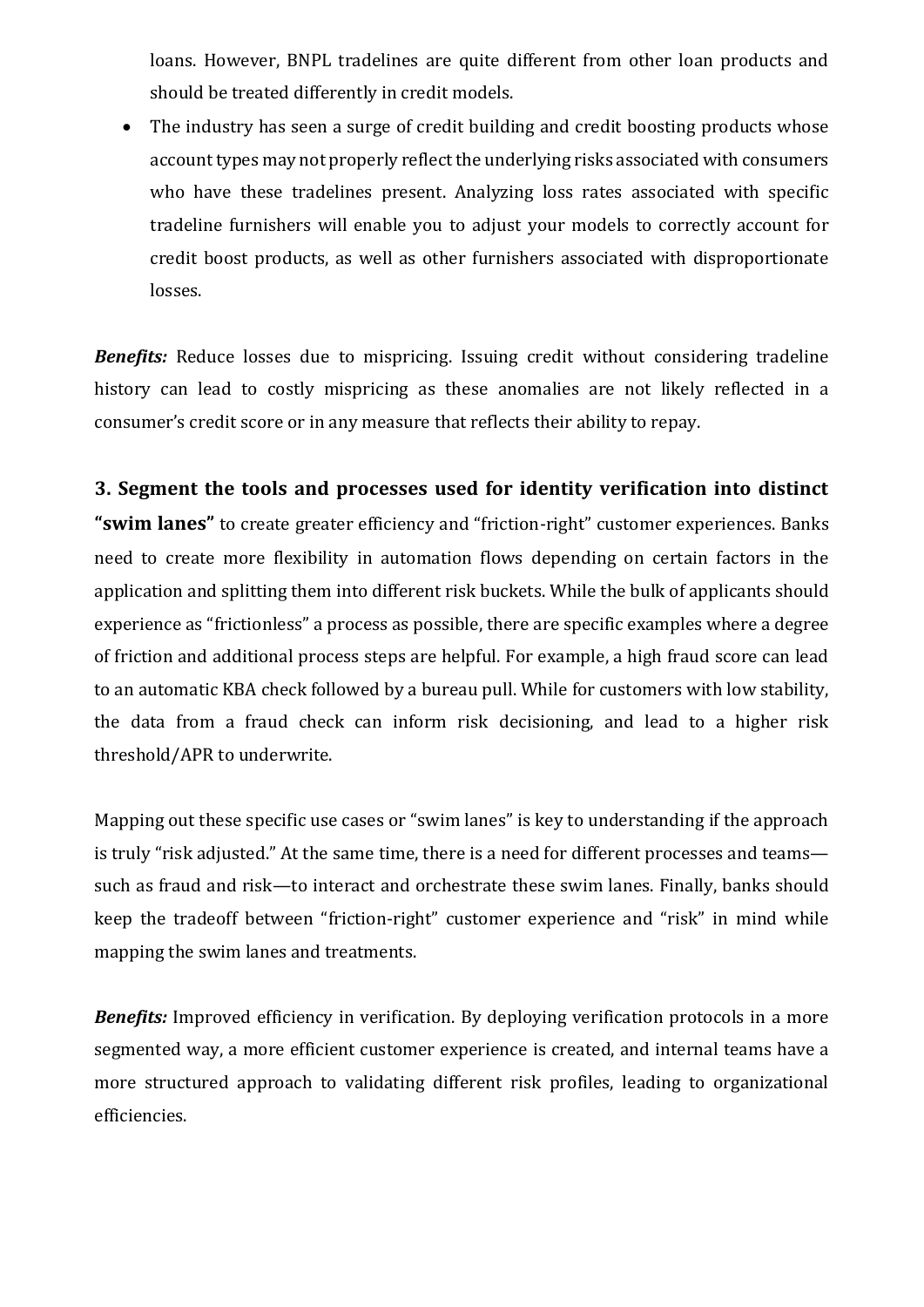**4. Enhance your collections segmentation strategy** by using some of these tools on the back end to enhance segmentation and improve the efficiency and effectiveness of your capacity allocation and treatment strategies. In addition, apply fraud and synthetic ID screening in your collections environment to screen out wasted effort.

**Benefits:** Save millions in collections efforts. Improve the efficiency and effectiveness of collections and recoveries by screening out the work being done on fraudulent accounts. Banks typically spend \$100 to \$150\* per account in early stage collections in an effort to collect debt. If synthetic accounts straight-roll into charge-offs, a book with 100,000 synthetic accounts would spend about \$10 million attempting to collect on those accounts, yielding a real cost-saving opportunity.

\*Assumes a standard mix of certified letters, emails, SMS messages, and manual dialing with no right-party contact.

## **The Bottom Line**

As financial institutions gear up to lend in this post pandemic world, there are better ways to manage risk and fraud to counter emerging threat vectors. It's time to start testing these methods before the next wave of fraud and credit defaults hit.

Screening for synthetic identities at onboarding and in collections not only prevents losses but eliminates the cost of underwriting fake identities and trying to collect from them. Simply reclassifying synthetic losses as fraud losses lowers loan loss reserves and frees up the balance sheet. Incorporating tradeline level data in credit underwriting enables more effective risk identification and risk-based pricing. And segmenting identification tools and processes streamlines onboarding to create the right amount of friction for specific higher risk cases.

Executing these measures not only unlocks tremendous short-term value but positions your financial institutions for growth with an acceptable level of risk going forward.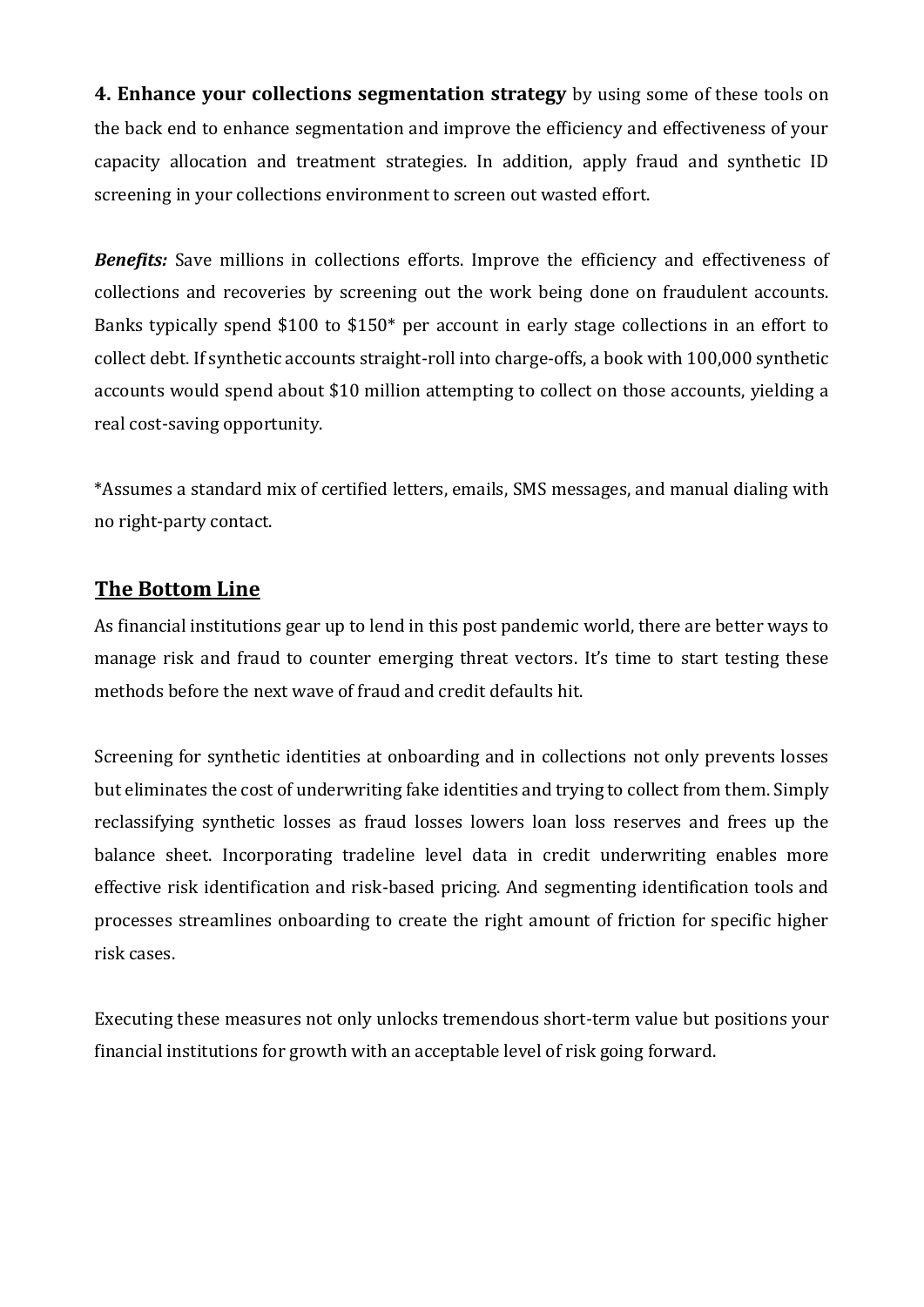Brian O'Malley Max Blumenfeld Mike Marcus Matthew Barton

*Brian O'Malley is a Managing Director & Partner in BCG's Minneapolis office, he is core member of BCG's Risk practice and global leader of Collections topic. Max Blumenfeld is Co-founder and COO of SentiLink. Prior to SentiLink, Max led Risk Operations and Fraud Data Science at Affirm. Max holds a degree in mathematics and economics from the University of Chicago and was named to Forbes' 30 Under 30 list in 2020. Mike Marcus is a Senior Advisor at BCG; he has over 30 years of experience in financial services industry and was a former C-suite leader at HSBC/Household and a BCG Managing Director & Partner. Matthew Barton is a Principal and core member of BCG's Financial Institutions and Risk practice areas and is based out BCG's Philadelphia office.* 

You may contact the authors by e-mail at: [OMalley.Brian@bcg.com](mailto:OMalley.Brian@bcg.com) [Max@SentiLink.com](mailto:Max@SentiLink.com) Marcus.Mike@advisor.bcg.com [Barton.Matthew@bcg.com](mailto:Barton.Matthew@bcg.com)